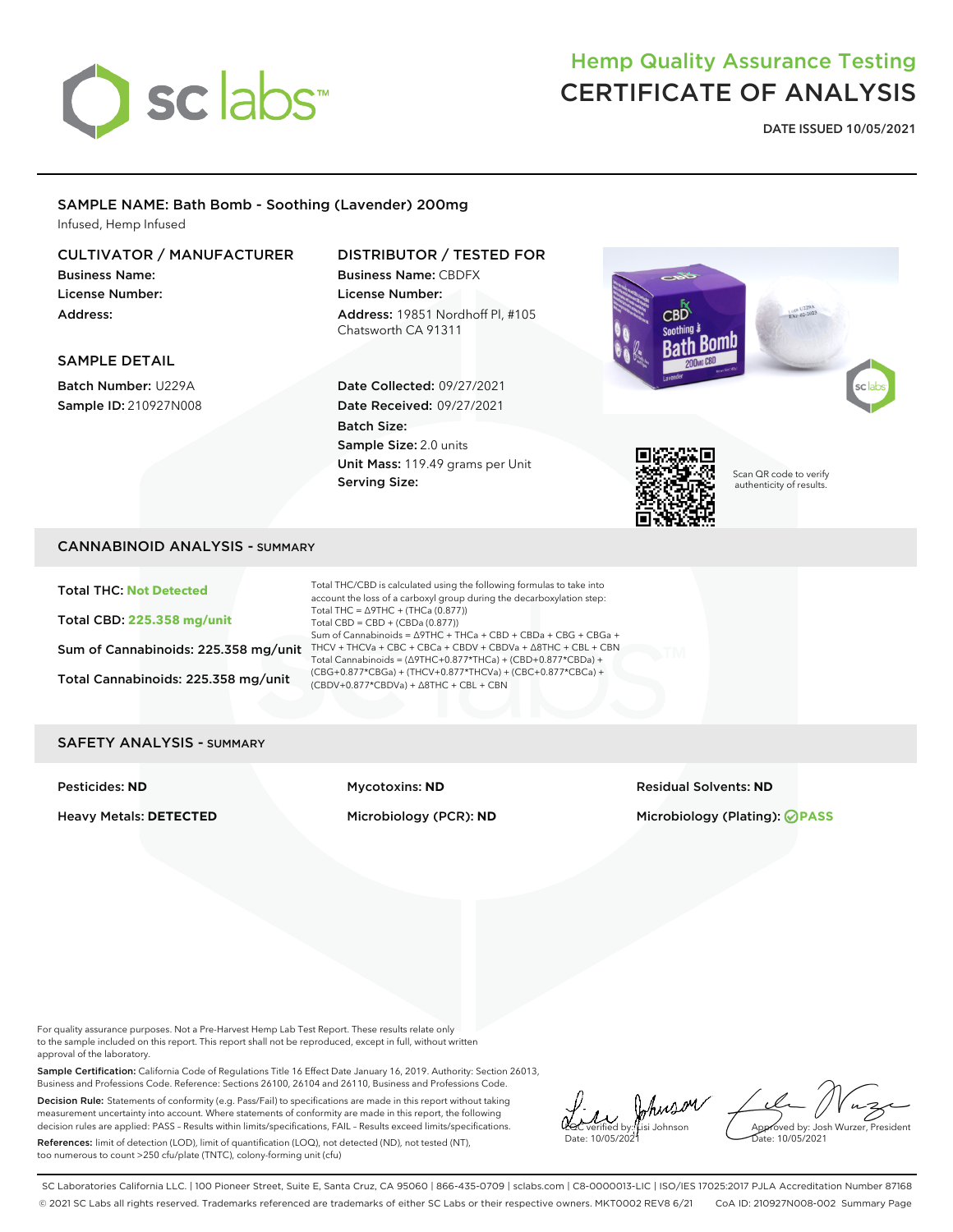### Hemp Quality Assurance Testing CERTIFICATE OF ANALYSIS

BATH BOMB - SOOTHING (LAVENDER) 200MG | DATE ISSUED 10/05/2021



Tested by high-performance liquid chromatography with diode-array detection (HPLC-DAD).

**Method:** QSP 1157 - Analysis of Cannabinoids by HPLC-DAD

TOTAL THC: **Not Detected**

Total THC (∆9THC+0.877\*THCa)

#### TOTAL CBD: **225.358 mg/unit**

Total CBD (CBD+0.877\*CBDa)

#### TOTAL CANNABINOIDS: 225.358 mg/unit

Total Cannabinoids (Total THC) + (Total CBD) + (Total CBG) + (Total THCV) + (Total CBC) + (Total CBDV) + ∆8THC + CBL + CBN

#### TOTAL CBG: ND

Total CBG (CBG+0.877\*CBGa)

#### TOTAL THCV: ND

Total THCV (THCV+0.877\*THCVa)

#### TOTAL CBC: ND Total CBC (CBC+0.877\*CBCa)

#### TOTAL CBDV: <LOQ

Total CBDV (CBDV+0.877\*CBDVa)

#### CANNABINOID TEST RESULTS - 09/29/2021

| <b>COMPOUND</b>            | LOD/LOQ<br>(mg/g) | <b>MEASUREMENT</b><br>mg/g | <b>RESULT</b><br>(mg/g) | <b>RESULT</b><br>(%) |
|----------------------------|-------------------|----------------------------|-------------------------|----------------------|
| <b>CBD</b>                 | 0.004 / 0.011     | ±0.0903                    | 1.886                   | 0.1886               |
| <b>CBDV</b>                | 0.002 / 0.012     | N/A                        | $<$ LOQ                 | $<$ LOQ              |
| Δ9THC                      | 0.002/0.014       | N/A                        | <b>ND</b>               | <b>ND</b>            |
| $\triangle$ 8THC           | 0.01 / 0.02       | N/A                        | <b>ND</b>               | <b>ND</b>            |
| <b>THCa</b>                | 0.001 / 0.005     | N/A                        | <b>ND</b>               | <b>ND</b>            |
| <b>THCV</b>                | 0.002/0.012       | N/A                        | <b>ND</b>               | <b>ND</b>            |
| <b>THCVa</b>               | 0.002 / 0.019     | N/A                        | <b>ND</b>               | <b>ND</b>            |
| <b>CBDa</b>                | 0.001/0.026       | N/A                        | <b>ND</b>               | <b>ND</b>            |
| <b>CBDVa</b>               | 0.001 / 0.018     | N/A                        | <b>ND</b>               | <b>ND</b>            |
| <b>CBG</b>                 | 0.002/0.006       | N/A                        | <b>ND</b>               | <b>ND</b>            |
| <b>CBGa</b>                | 0.002 / 0.007     | N/A                        | <b>ND</b>               | <b>ND</b>            |
| <b>CBL</b>                 | 0.003 / 0.010     | N/A                        | <b>ND</b>               | <b>ND</b>            |
| <b>CBN</b>                 | 0.001 / 0.007     | N/A                        | <b>ND</b>               | <b>ND</b>            |
| <b>CBC</b>                 | 0.003 / 0.010     | N/A                        | <b>ND</b>               | <b>ND</b>            |
| <b>CBCa</b>                | 0.001 / 0.015     | N/A                        | <b>ND</b>               | <b>ND</b>            |
| <b>SUM OF CANNABINOIDS</b> |                   |                            | 1.886 mg/g              | 0.1886%              |

#### Unit Mass: 119.49 grams per Unit

| ∆9THC per Unit                     | <b>ND</b>       |
|------------------------------------|-----------------|
| <b>Total THC per Unit</b>          | <b>ND</b>       |
| <b>CBD per Unit</b>                | 225.358 mg/unit |
| <b>Total CBD per Unit</b>          | 225.358 mg/unit |
| Sum of Cannabinoids per Unit       | 225.358 mg/unit |
| <b>Total Cannabinoids per Unit</b> | 225.358 mg/unit |



SC Laboratories California LLC. | 100 Pioneer Street, Suite E, Santa Cruz, CA 95060 | 866-435-0709 | sclabs.com | C8-0000013-LIC | ISO/IES 17025:2017 PJLA Accreditation Number 87168 © 2021 SC Labs all rights reserved. Trademarks referenced are trademarks of either SC Labs or their respective owners. MKT0002 REV8 6/21 CoA ID: 210927N008-002 Page 2 of 5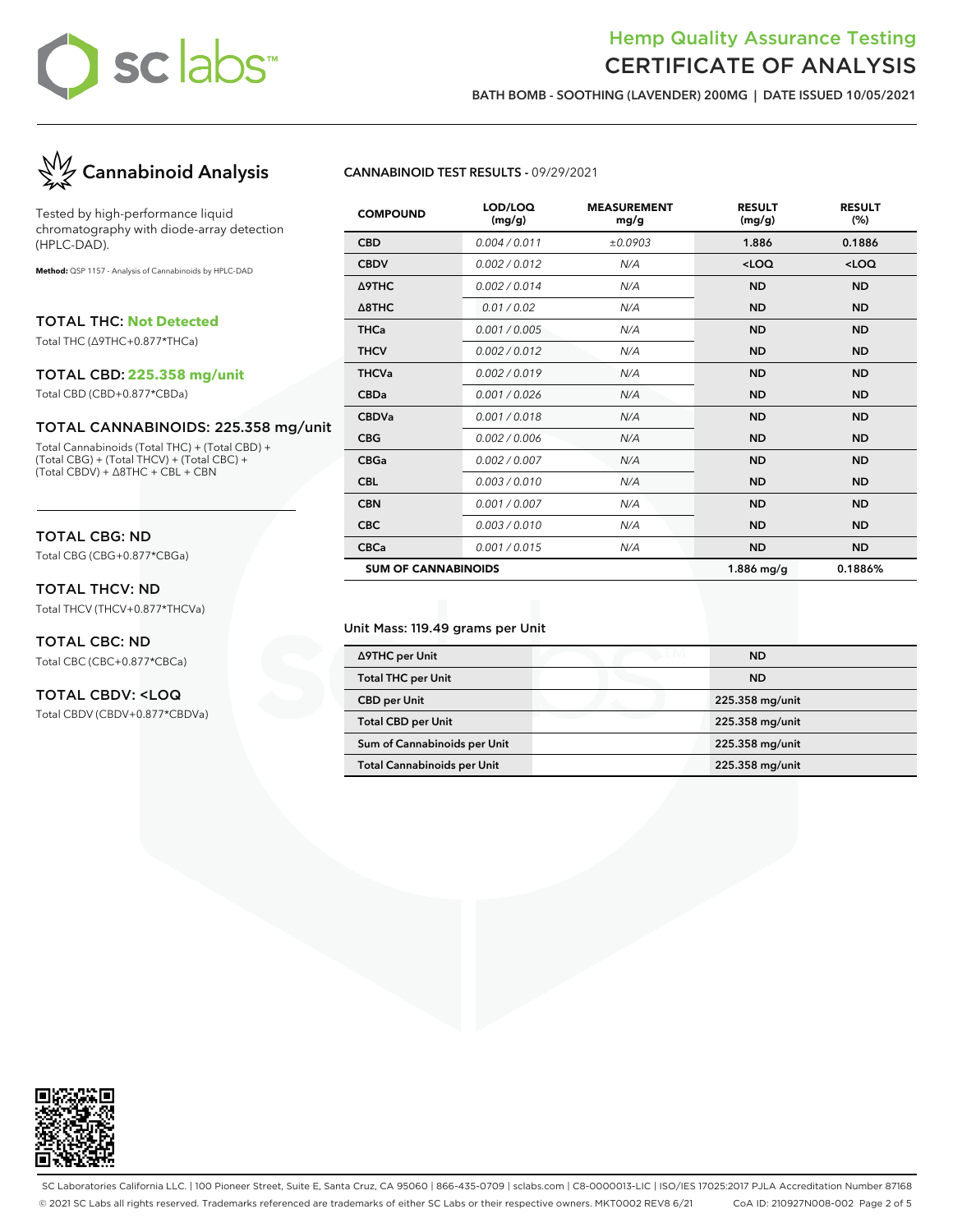## Hemp Quality Assurance Testing CERTIFICATE OF ANALYSIS

BATH BOMB - SOOTHING (LAVENDER) 200MG | DATE ISSUED 10/05/2021

# Pesticide Analysis

Pesticide and plant growth regulator analysis utilizing high-performance liquid chromatography-mass spectrometry (HPLC-MS) or gas chromatography-mass spectrometry (GC-MS).

\*GC-MS utilized where indicated.

**Method:** QSP 1212 - Analysis of Pesticides and Mycotoxins by LC-MS or QSP 1213 - Analysis of Pesticides by GC-MS



| <b>COMPOUND</b>   | LOD/LOQ<br>$(\mu g/g)$ | <b>ACTION LIMIT</b><br>$(\mu g/g)$ | <b>MEASUREMENT</b><br>µg/g | <b>RESULT</b><br>$(\mu g/g)$ |
|-------------------|------------------------|------------------------------------|----------------------------|------------------------------|
| Abamectin         | 0.03/0.10              | 0.3                                | N/A                        | <b>ND</b>                    |
| Azoxystrobin      | 0.01 / 0.04            | 40                                 | N/A                        | <b>ND</b>                    |
| <b>Bifenazate</b> | 0.01 / 0.02            | 5                                  | N/A                        | <b>ND</b>                    |
| <b>Bifenthrin</b> | 0.01 / 0.02            | 0.5                                | N/A                        | <b>ND</b>                    |
| <b>Boscalid</b>   | 0.02 / 0.06            | 10                                 | N/A                        | <b>ND</b>                    |
| Chlorpyrifos      | 0.02 / 0.06            | $\ge$ LOD                          | N/A                        | <b>ND</b>                    |
| Cypermethrin      | 0.1/0.3                | $\mathcal I$                       | N/A                        | <b>ND</b>                    |
| Etoxazole         | 0.010 / 0.028          | 1.5                                | N/A                        | <b>ND</b>                    |
| Hexythiazox       | 0.01 / 0.04            | $\overline{c}$                     | N/A                        | <b>ND</b>                    |
| Imidacloprid      | 0.01 / 0.04            | 3                                  | N/A                        | <b>ND</b>                    |
| Malathion         | 0.02 / 0.05            | 5                                  | N/A                        | <b>ND</b>                    |
| Myclobutanil      | 0.03/0.1               | 9                                  | N/A                        | <b>ND</b>                    |
| Permethrin        | 0.03/0.09              | 20                                 | N/A                        | <b>ND</b>                    |
| Piperonylbutoxide | 0.003 / 0.009          | 8                                  | N/A                        | <b>ND</b>                    |
| Propiconazole     | 0.01 / 0.03            | 20                                 | N/A                        | <b>ND</b>                    |
| Spiromesifen      | 0.02 / 0.05            | 12                                 | N/A                        | <b>ND</b>                    |
| Tebuconazole      | 0.02 / 0.07            | $\overline{2}$                     | N/A                        | <b>ND</b>                    |
| Trifloxystrobin   | 0.01 / 0.03            | 30                                 | N/A                        | <b>ND</b>                    |

#### MYCOTOXIN TEST RESULTS - 10/01/2021 ND

| <b>COMPOUND</b>        | LOD/LOQ<br>$(\mu g/kg)$ | <b>ACTION LIMIT</b><br>$(\mu g/kg)$ | <b>MEASUREMENT</b><br>µg/kg | <b>RESULT</b><br>(µg/kg) |
|------------------------|-------------------------|-------------------------------------|-----------------------------|--------------------------|
| Aflatoxin B1           | 2.0/6.0                 | 5                                   | N/A                         | <b>ND</b>                |
| Aflatoxin B2           | 1.8/5.6                 | 20                                  | N/A                         | <b>ND</b>                |
| <b>Aflatoxin G1</b>    | 1.0/3.1                 | 20                                  | N/A                         | <b>ND</b>                |
| <b>Aflatoxin G2</b>    | 1.2 / 3.5               | 20                                  | N/A                         | <b>ND</b>                |
| <b>Total Aflatoxin</b> |                         | 20                                  |                             | <b>ND</b>                |
| Ochratoxin A           | 6.3/19.2                | 5                                   | N/A                         | <b>ND</b>                |



Mycotoxin analysis utilizing high-performance liquid chromatography-mass spectrometry (HPLC-MS).

**Method:** QSP 1212 - Analysis of Pesticides and Mycotoxins by LC-MS



SC Laboratories California LLC. | 100 Pioneer Street, Suite E, Santa Cruz, CA 95060 | 866-435-0709 | sclabs.com | C8-0000013-LIC | ISO/IES 17025:2017 PJLA Accreditation Number 87168 © 2021 SC Labs all rights reserved. Trademarks referenced are trademarks of either SC Labs or their respective owners. MKT0002 REV8 6/21 CoA ID: 210927N008-002 Page 3 of 5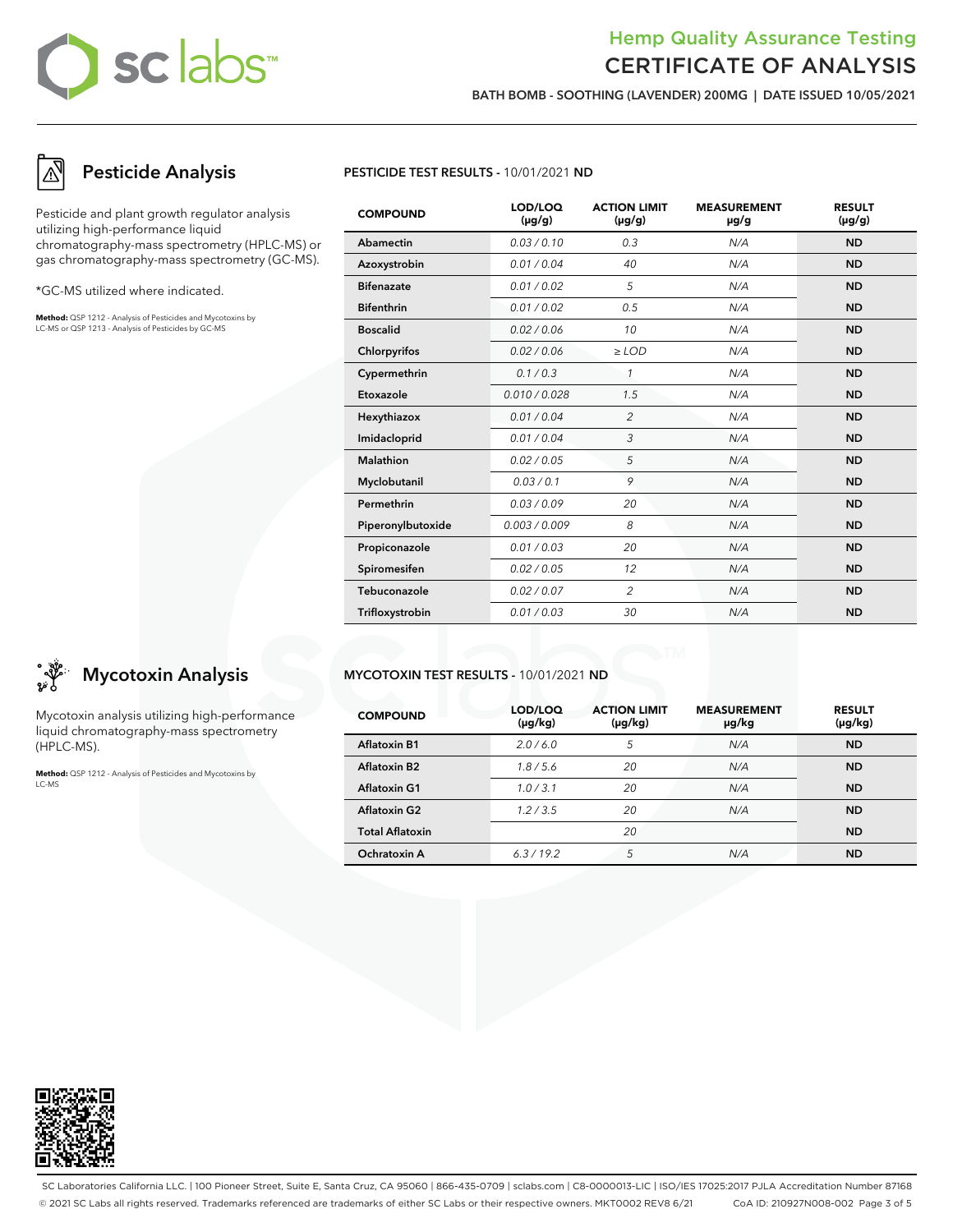## Hemp Quality Assurance Testing CERTIFICATE OF ANALYSIS

BATH BOMB - SOOTHING (LAVENDER) 200MG | DATE ISSUED 10/05/2021



Residual Solvent analysis utilizing gas chromatography-mass spectrometry (GC-MS).

**Method:** QSP 1204 - Analysis of Residual Solvents by GC-MS



| <b>COMPOUND</b>          | LOD/LOQ<br>$(\mu g/g)$ | <b>ACTION LIMIT</b><br>$(\mu g/g)$ | <b>MEASUREMENT</b><br>µg/g | <b>RESULT</b><br>$(\mu g/g)$ |
|--------------------------|------------------------|------------------------------------|----------------------------|------------------------------|
| Propane                  | 10/20                  | 5000                               | N/A                        | <b>ND</b>                    |
| <b>Butane</b>            | 10/50                  | 5000                               | N/A                        | <b>ND</b>                    |
| Pentane                  | 20/50                  | 5000                               | N/A                        | <b>ND</b>                    |
| Hexane                   | 2/5                    | 290                                | N/A                        | <b>ND</b>                    |
| Heptane                  | 20/60                  | 5000                               | N/A                        | <b>ND</b>                    |
| <b>Benzene</b>           | 0.03/0.09              | $\mathcal{I}$                      | N/A                        | <b>ND</b>                    |
| <b>Toluene</b>           | 7/21                   | 890                                | N/A                        | <b>ND</b>                    |
| <b>Total Xylenes</b>     | 50/160                 | 2170                               | N/A                        | <b>ND</b>                    |
| Methanol                 | 50/200                 | 3000                               | N/A                        | <b>ND</b>                    |
| Ethanol                  | 20/50                  | 5000                               | N/A                        | <b>ND</b>                    |
| <b>Isopropyl Alcohol</b> | 10/40                  | 5000                               | N/A                        | <b>ND</b>                    |
| Acetone                  | 20/50                  | 5000                               | N/A                        | <b>ND</b>                    |
| Ethyl ether              | 20/50                  | 5000                               | N/A                        | <b>ND</b>                    |
| <b>Ethylene Oxide</b>    | 0.3 / 0.8              | $\mathbf{1}$                       | N/A                        | <b>ND</b>                    |
| Ethyl acetate            | 20/60                  | 5000                               | N/A                        | <b>ND</b>                    |
| Chloroform               | 0.1 / 0.2              | $\mathcal{I}$                      | N/A                        | <b>ND</b>                    |
| Methylene chloride       | 0.3/0.9                | 1                                  | N/A                        | <b>ND</b>                    |
| Trichloroethylene        | 0.1 / 0.3              | $\mathbf{1}$                       | N/A                        | <b>ND</b>                    |
| 1,2-Dichloroethane       | 0.05 / 0.1             | $\mathcal{I}$                      | N/A                        | <b>ND</b>                    |
| Acetonitrile             | 2/7                    | 410                                | N/A                        | <b>ND</b>                    |

### Heavy Metals Analysis

Heavy metal analysis utilizing inductively coupled plasma-mass spectrometry (ICP-MS).

**Method:** QSP 1160 - Analysis of Heavy Metals by ICP-MS

#### HEAVY METALS TEST RESULTS - 09/30/2021 DETECTED

| <b>COMPOUND</b> | LOD/LOQ<br>$(\mu g/g)$ | <b>ACTION LIMIT</b><br>$(\mu g/g)$ | <b>MEASUREMENT</b><br>$\mu$ g/g | <b>RESULT</b><br>$(\mu g/g)$ |
|-----------------|------------------------|------------------------------------|---------------------------------|------------------------------|
| <b>Arsenic</b>  | 0.02/0.1               | 0.42                               | N/A                             | $<$ LOQ                      |
| Cadmium         | 0.02/0.05              | 0.27                               | N/A                             | <b>ND</b>                    |
| Lead            | 0.04/0.1               | 0.5                                | ±0.00                           | 0.2                          |
| <b>Mercury</b>  | 0.002/0.01             | 0.4                                | N/A                             | <b>ND</b>                    |



SC Laboratories California LLC. | 100 Pioneer Street, Suite E, Santa Cruz, CA 95060 | 866-435-0709 | sclabs.com | C8-0000013-LIC | ISO/IES 17025:2017 PJLA Accreditation Number 87168 © 2021 SC Labs all rights reserved. Trademarks referenced are trademarks of either SC Labs or their respective owners. MKT0002 REV8 6/21 CoA ID: 210927N008-002 Page 4 of 5